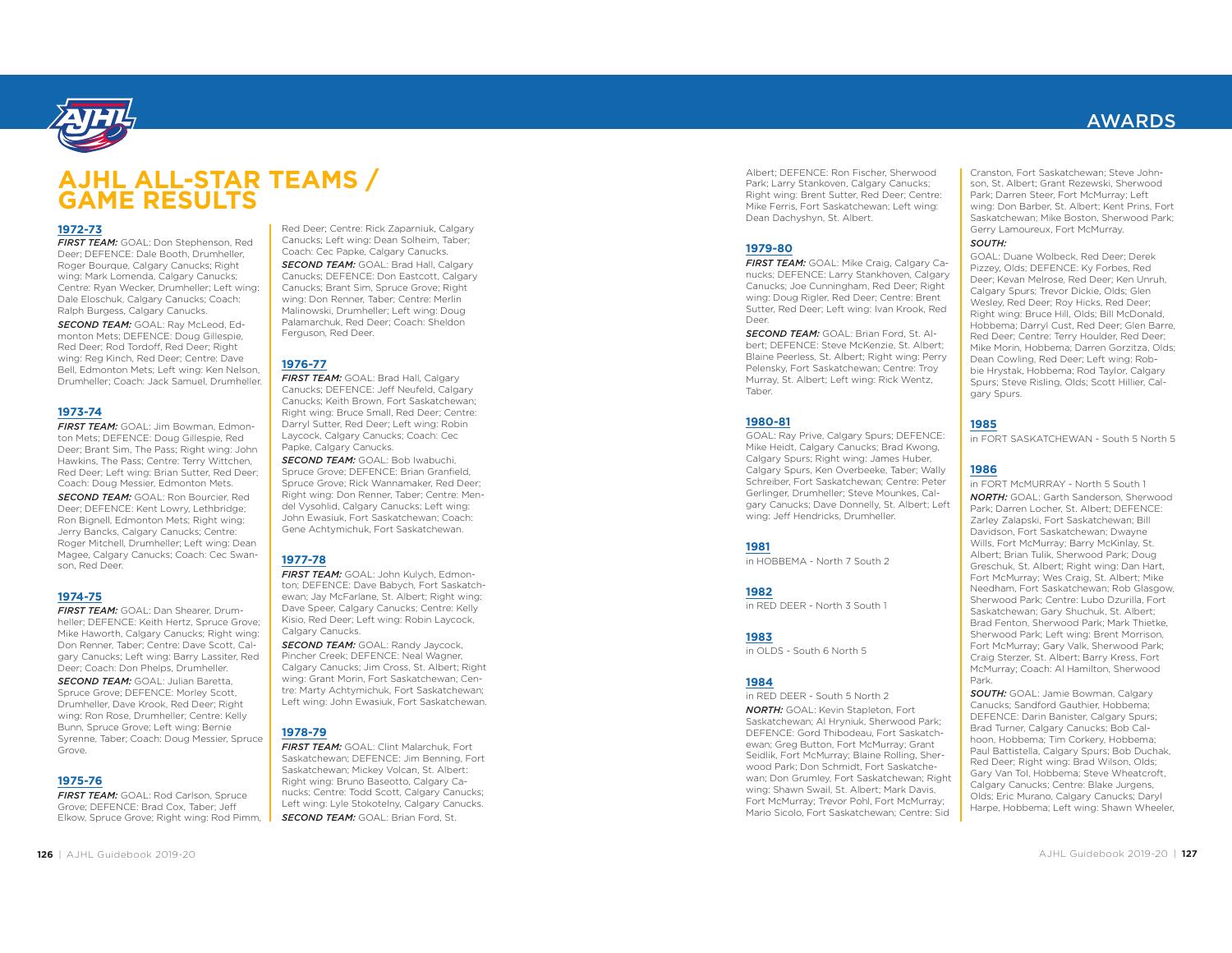

## *AJHL ALL-STAR TEAMS / GAME RESULTS CONTINUED*

Hobbema; Derek Loomer, Olds; Ryan Pardoski, Calgary Canucks; Coaches' additions: Roger Mulvenna, Calgary Canucks; Joe Quinn, Calgary Canucks; Mike Ikeda, Calgary Canucks; Brian Bosch, Calgary Spurs; Coach: Don Phelps, Calgary Canucks.

#### **1987**

in ST. ALBERT - North 10 South 4

*NORTH:* GOAL: Ken Weiss, Sherwood Park; Todd Cunningham, St. Albert: DEFENCE: Brian Tulik, Sherwood Park; Jerry Watson, St. Albert; Darin Day, Fort McMurray; Geoff Smith, St. Albert; Shane Prestegard, Fort McMurray; Jeff Wildeboer, Sherwood Park; Right wing: Randy Keller, Fort McMurray; Gary Valk, Sherwood Park; Mike Needham, Fort Saskatchewan; Barry Kress, Fort Mc-Murray; Centre: Lubo Dzurilla, Fort McMurray; Darryl Harpe, Hobbema; Stu Barnes, St. Albert; Al Cherniwchan, Sherwood Park; Left wing: Vince Ashton, Hobbema; Craig Sterezer, St. Albert; Kevin Kowalchuk, Sherwood Park, Mark Mydan, Fort Saskatchewan; Coach: Ross Perkins, Sherwood Park.

*SOUTH:* GOAL: Alec Sheflo, Calgary Canucks; Jeff Fergsuon, Calgary Spurs; DE-FENCE: Tim Kollman, Calgary Canucks; Bob Duchak, Red Deer; Roby Goodwin, Calgary Canucks; Mark Beischel, Calgary Spurs; Don Short, Olds; Kevin Ingals, Calgary Canucks; Right wing: Greg Neish, Calgary Canucks; Calvin Wiltshire, Red Deer; Brock Mura, Calgary Canucks; Mike Lintner, Calgary Spurs; Centre: Mike Ikeda, Calgary Canucks; Todd Birss, Calgary Spurs; Jeff Gosselin, Red Deer; Mark Bassen, Calgary Canucks; Left wing: Dixon Ward, Red Deer; Mark Hicks, Calgary Spurs; Phil Huber, Calgary Canucks; Mike Bertamini, Calgary Canucks; Coach: Don Phelps, Calgary Canucks.

#### **1988**

at MAX BELL CENTRE, CALGARY - South 6 North 4

*NORTH:* GOAL: Darren Locher, St. Albert; Grant Thomlinson, Fort Saskatchewan; DEFENCE: Otis Plageman, St. Albert; Jason Proulx, Fort Saskatchewan; Randy Wong, Hobbema; Trevor Semeniuk, St. Albert; Jeff

Wildeboer, Sherwood Park; Right wing: Randy Keller, Fort McMurray; Zac Boyer, St. Albert; Jim Hammett, St. Albert; Centre: Greg Geldart, St. Albert; Scott Mydan, Fort Saskatchewan; Marty Yewchuk, Hobbema; Left wing: Brian Bearskin, Hobbema; Brett Cox, Fort Saskatchewan; Cam Whitaker, St. Albert; Coach: Chris Stewart, St. Albert.

*SOUTH:* GOAL: Shaun Graviston, Calgary Spurs; Buddy Brazier, Calgary Canucks; DEFENCE: Tim Kollman, Calgary Canucks; Bob Duchak, Red Deer; Chris Marcil, Calgary Spurs; Mark Astley, Calgary Canucks; Right wing: Robbi Gador, Red Deer; Mark Hicks, Calgary Spurs; Robert Conn, Calgary Spurs; Centre: Martin Jiranek, Calgary Canucks; Robin Dube, Red Deer; Wally Hume, Calgary Canucks; Left wing: Dixon Ward, Red Deer; Mike Bertamini, Calgary Canucks; Derek Loomer, Olds; Coach: Don Phelps, Calgary Canucks.

in HOBBEMA - South 8 North 4

#### **1990**

**1989**

in FORT SASKATCHEWAN - South 8 North 2*NORTH:* GOAL: Mike Buzak, Fort Saskatchewan; Ted Oloriz, Fort Saskatchewan; DEFENCE: Todd French, Fort McMurray; Jeff Hill, Lloydminster; Jim Pickford, Lloydminster; Trevor Ketsa, St. Albert; Right wing: Blaine Keller, Fort McMurray, Dale Dach, Fort Saskatchewan; Dean Beattie, Lloydminster; Centre: Dana McKechnie, Fort Saskatchewan; Mark Souch, Sherwood Park; Kent Dochuk, St. Albert; Left wing: Kevin Higo, Fort McMurray, Wayne MacDonald, Lloydminster; Reg Cardinal, Fort McMurray; Coaches: Gord Galley, Fort Saskatchewan; Cal MacDonald, Lloydminster; Coaches' additions: Dory Reich, Fort Saskatchewan; Arlen Kerntopf,. Sherwood Park; Brad Fallis, Lloydminster; Rick Rehmann, St. Albert; Chris O'Rourke, Sherwood Park.

*SOUTH:* GOAL: Alec Sheflo, Calgary Canucks; Dave Saunders, Hobbema; DEFENCE: Tony Dal Cin, Calgary Canucks; Todd Forsyth, Hobbema; Jeff Dawes, Calgary Spurs; Brad Rock, Calgary Spurs; Right wing: Greg

Gatto, Olds; Travis Stephenson, Olds; Henri Hluchan, Calgary Spurs; Centre: Troy McIvor, Olds; Chubby Creighton, Hobbema; Kevin Sobb, Calgary Canucks; Left wing: Tracy Georgsen, Calgary Spurs; Zorn Kozic, Olds; Hugh McEwen, Calgary Canucks; Coach: Don Phelps, Calgary Canucks; Coaches' additions: Colin Petryk, Calgary Spurs; Corey Taylor, Olds; Troy Norcross, Calgary Canucks; Heath Sampson, Calgary Canucks; Kent Hehr, Calgary Canucks.

#### **1991**

in OLDS - South 7 North 7

*NORTH:* GOAL: Mike Buzak, Fort Saskatchewan; Derek Shybunka, St. Albert; DEFENCE: Jamie Hearn, Lloydminster; Jason Plandowski, Fort Saskatchewan; Neal Sorochan, St. Albert; Jason Yuzda, Fort Saskatchewan; Kyle Spencer, St. Albert; Paul Wozney, Fort Saskatchewan; FORWARD: Tim Wiwchar, Fort Saskatchewan; Jason Krueckl, Lloydminster; Dory Reich, Fort Saskatchewan;

Curtis Fry, St. Albert; Brian Shantz, Fort McMurray; Paul Strand, Fort Saskatchewan; Dustin Fahl, St. Albert; Sean McFatridge, Fort McMurray; Jason Eckel, Lloydminster; Kevin Higo, Fort McMurray; Jamie Graham, Fort McMurray; Brad Fallis, Lloydminster. *SOUTH:* GOAL: Dave Saunders, Sherwood Park; Jaret Burgoyne, Calgary Royals; DEFENCE: Dean Goulet, Calgary Royals; Jason Smith, Calgary Canucks; Doug Strang, Sherwood Park; Neil Hawryluk, Calgary Royals; Blair Kambeitz, Olds; FORWARD: Chuck Komisar, Calgary Canucks; Jason Dunham, Olds; Craig Hawryschuk, Sherwood Park; Eric Fulton, Olds; Mike Park, Sherwood Park; Fred Harbinson, Calgary Canucks; Jamie Price, Olds; Jason Glass, Calgary Royals; Kevin Ozubko, Sherwood Park; Nick Poole, Calgary Royals; Phil Crowe, Olds; Troy Norcross, Calgary Canucks; Sean Beswick, Calgary Royals; Travis Stephenson, Olds.

#### **1992**

in BONNYVILLE - South 8 North 5

*NORTH:* GOAL: Ted Oloriz, Fort Saskatchewan; Lance Leslie, Bonnyville; DEFENCE: Jason Plandowski, Fort Saskatchewan; Chris LaFreniere, Fort McMurray; Mirko Ludemann, Fort McMurray; Brendan Kenny, St. Albert; Paul Wozney, Fort Saskatchewan; Jamie Hearn, Lloydminster; FORWARD: Jeff Bor-

# ders, Bonnyville; Darryl Romano, Fort Mc- Murray; Archie Handel, Lloydminster; Warren<br>Smith, Lloydminster; Curtis Fry, St. Albert;<br>Reg Cardinal, Fort McMurray; Paul Strand,<br>Fort Saskatchewan; Dustin Fahl, St. Albert;<br>Fort Shaback, St. Albert; Ryan Austin, Fort<br>McM ray; Wade Fennig, Fort Saskatchewan; Terry Lorenz, Lloydminster.

*SOUTH:* GOAL: Larry Moberg, Olds; Brad Heric, Calgary Canucks; DEFENCE: Bill Ho- Calgary Canucks; Scott Boyd, Calgary<br>Royals; Darren Sego, Sherwood Park; Blair<br>Kambeitz, Olds; Mickey Elick, Calgary Royals; FORWARD: Steve Opp, Olds; Jeff Maher,<br>Calgary Canucks; Teeder Wynne, Calgary<br>Royals; Eric Fulton, Olds; Mike Shemko,<br>Calgary Royals; Tyler Graham, Olds; Reo<br>Lajeunesse, Olds; Ken Slywka, Sherwood<br>Park; Jason Trottier, Lindsey Braun, Calgary Royals.

## **1993**

in SHERWOOD PARK - South 6 North 5*NORTH:* GOAL: Shawn Wighton, Fort Sas katchewan; Jamie Black, St. Albert; DE- Glen Pullishy, St. Albert; Bret Mohninger,<br>Fort McMurray; Trent Kapfhamer, Fort Mc-<br>Murray; Kelly Perrault, Fort Saskatchewan; Murray; Kelly Perrault, Fort Saskatchewan;<br>Chad Emigh, Bonnyville; Chad Seibel, Fort<br>McMurray; Right wing: Ryan Tarkowski,<br>Fort Saskatchewan; John Murgatroyd, Fort<br>McMurray; Mike German, Bonnyville; Chad<br>Hartnell, Lloydmin

**SOUTH:** GOAL: Chris Davis, Calgary Royals;<br>Jason Wist, Calgary Canucks; DEFENCE:<br>Darem Sego, Sherwood Park; Rob Herring,<br>Sherwood Park; Mike Krooshop, Calgary<br>Royals; Eric Hill, Calgary Canucks; Darcy<br>Dallas, Olds; Darcy Lajeunesse, Olds; Jeff Sobb, Calgary Royals;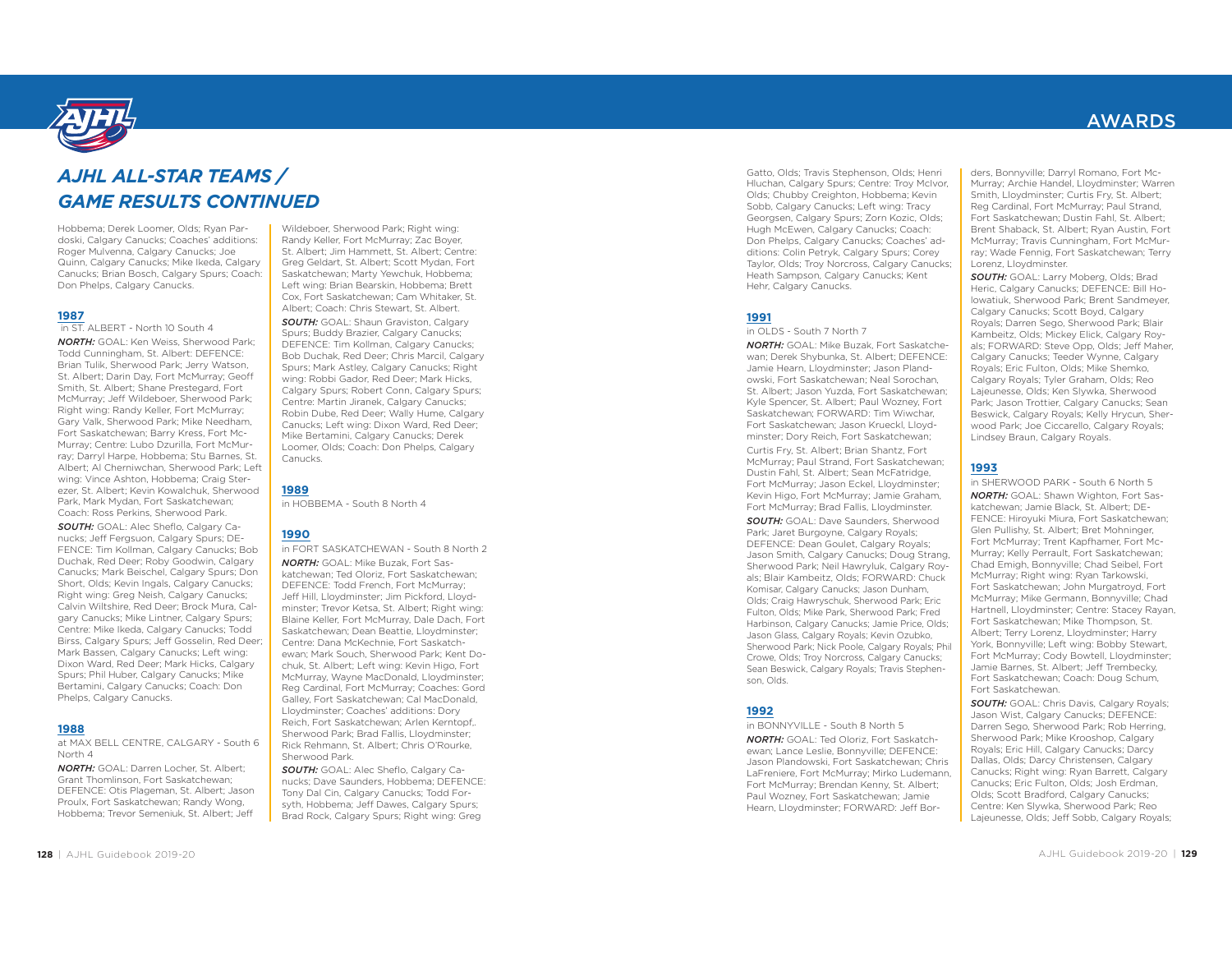

# *AJHL ALL-STAR TEAMS / GAME RESULTS CONTINUED*

Geoff Liska, Olds; Left wing: Curtis Sheptak, Olds; Kelly Hrycun, Sherwood Park; Archie Handel, Sherwood Park; Cam Mendryk, Cal-<br>Handel, Sherwood Park; Cam Mendryk, Cal-Handel, Sherwood Park; Cal-Carey Bracko, Calgary Canucks; Chris Stewart, Olds.

#### **1994**

at FATHER DAVID BAUER ARENA, CALGARY - South 7 North 6 (Shoot-Out)

*NORTH:* GOAL: Brent Sheehan, Sherwood Park; Trevor Koenig, Fort Saskatchewan; DE- Dudley. Fort Saskatchewan: Jason Baumbach, Fort McMurray; Pete Ballash, Bonny-<br>ville; Dave Anderson, St. Albert; Terence Oliver, Fort McMurray; Right wing: Bobby<br>Stewart, Fort McMurray; Dylan Dellezay,<br>Sherwood Park; Colin Zarowny, Bonnyville;<br>Darcy Haugan, Fort Saskatchewan; Centre:<br>Harry York, Bonnyville; Wade Fennig, Fort<br>Saskatchewan; Ch ris, Fort McMurray; Steve Walker, Bonnyville; Ian Kallay, Fort Saskatchewan; Colin Forbes, Sherwood Park; Coach: Doug Schum, Fort<br>Sherwood Park; Coach: Doug Schum, Fort<br>Saskatchewan

*SOUTH:* GOAL: Des Christopher, Calgary Royals; Ian Perkins, Olds; DEFENCE: Chad Sturrock, Olds; Darcy Christensen, Calgary Canucks; Clay Awe, Olds; Ryan Boyd, Cal-<br>canucks; Clay Awe, Olds; Ryan Boyd, Cal-<br>arav Rovals: Bre Devin Nielsen, Calgary Canucks; Right wing:<br>Shane Mulrooney, Calgary Royals; Joe Murphy, Olds; Andrew Hannah, Lloydminster; Ryan Chaytors, Calgary Canucks; Centre: Miro Skovira, Olds; Mark Weiss, Lloydmin ster; Conrad Sterling, Calgary Royals; Jordie Grant, Calgary Royals; Left wing: Tyler Gra ham, Olds; Curtis Sheptak, Olds; Ryan Tobler, Calgary Royals; Cam Mendryk, Calgary Canucks; Coach: Chris Stewart, Olds.

#### **1995**

in FORT SASKATCHEWAN -- South 8 North 6

*NORTH:* GOAL: Dean Crossland, Sherwood Park; Tate McNelly, St. Albert; DEFENCE: Chris Phillips, Fort McMurray; Darren Sego, Sherwood Park; Sean Halifax, Fort McMurray; Marc Charbonneau, Bonnyville; Darin<br>Hawn, Sherwood Park; Davie Greenway,<br>Sherwood Park; Right wing: Darcy Haugan,<br>Bonnyville; Kevin Schurack, Sherwood Park;<br>Devin Hartnell, Lloydminster; Russell Sharp,<br>Fort McMurray; wood Park; Bryan Forslund, Sherwood Park; Steve Reinprecht, St. Albert; Coach: Fran Gow, Fort McMurray.

*SOUTH:* GOAL: Dave Weninger, Calgary<br>Canucks: Shawn Wighton, Fort Saskatchewan; Ian Perkins, Olds; DEFENCE: Jeramie Heistad, Olds, Bryce Goebel, Fort Saskatch ewan, Jason Abramoff, Calgary Canucks; Mitch Ferguson, Calgary Canucks; Mike LaPlante, Calgary Royals; Right wing: Chris tian Timpone, Calgary Royals; Craig Adams,<br>Calgary Canucks; Marek Tatar, Olds; Brad<br>McCorry,Fort Saskatchewan; Kim Wiwchar,<br>Fort Saskatchewan; Centre: Dion Wandler,<br>Calgary Canucks; Sheldon Szmata, Olds;<br>Scott King, Calgar tors, Calgary Canucks; Joe Murphy, Olds; Drew Ginther, Olds; Fedor Zakusilo, Calgary Royals; Coach: Chris Stewart, Olds.

## **1996**

in LLOYDMINSTER -- South 10 North 5

*NORTH:* GOAL: Shawn Wighton, Fort Sas katchewan; Kent Baumbach, Fort McMurray;<br>DEFENCE: Gena Razin, St. Albert; Darren<br>Tiemstra, Fort McMurray; Darren Yopyk,<br>Lloydminster/Bonnyville; Sheldon Gomez, St.<br>Albert; Russell Sharp, Fort McMurray; Kevin<br>Mulligan, Fort bert; Corey Dallyn, Lloydminster/Bonnyville; Left wing: Dale Donaldson, St. Albert; Jason McKee, Lloydminster; Ryan Makar, Fort Sas katchewan; Steve Charlebois, Lloydminster; Coach: Fran Gow, Fort McMurray.

*SOUTH:* GOAL: Ryan McIntosh, Canucks; Stephen Wagner, Olds; DEFENCE: Jeramie Heistad, Olds; Tyler Barabanoff, Olds; Mitch Ferguson, Canucks; Kyley Fyculak, Bow Valley; Mike Mychalyshyn, Sherwood Park; Right wing: Scott Wagner, Canucks; Jon Pouzar, Olds; Reo King, Royals; Randy Getzinger, Sherwood Park; Centre: Jim Lawrence, Olds; Kelly Popadynetz, Canucks; Dan Heilman, Olds; Chad Moskal, Bow Valley; Greg Olsen, Royals; Left wing: Brett Mills, Royals; Tyler Baines, Bow Valley; Jason Rohatensky, Canucks; Jeff Ewasko, Sherwood Park; Fedor Zakusilo, Royals; Coach: Don Phelps, Canucks.

### **1997**

in OLDS - North 9 South 8 (OT) *NORTH:* GOAL: Trevor Anderson, Fort McMurray; Alexander Fomichev, St. Albert; DEFENCE: Darren Tiemstra, Fort McMurray; Dustin Borbandy, Bonnyville; Dustin Bernes, Grande Prairie; Darcy Skinner, Sherwood Park; Colin Kent, Fort McMurray; Greg Brown, Lloydminster; Right wing: Andy Doktorchik, Bonnyville; Dale Donaldson, St. Albert; Jim Whitehead, Sherwood Park; Ken Farrell, Fort McMurray; Centre: Jason McKee, Lloydminster; Bobby Niedzielski, Sherwood Park; Dan Bokenfohr, St. Albert; Kevin Kuryluk, Bonnyville; Left wing: Kirk Lamb, Bonnyville; Cory Pecush, Grande Prairie; David Hukalo, St. Albert; Jeff Ewasko, Sherwood Park. Coach: Sid Cranston, Sherwood Park. **SOUTH:** GOAL: Todd Weninger, Canucks; Travis Mailhot, Royals; DEFENCE: Clint Way, Fort Saskatchewan; Ben McGinn, Bow Valley; Richard Latimer, Olds; Bruce Leonard, Canucks; Brandon Nichols, Bow Valley; Terry Ferguson, Canucks;

Right wing: Alex Halat, Royals; Jim Lawrence, Olds; Sheldon Pietrzykowski, Fort Saskatchewan; Mike Scott, Bow Valley; Centre: Tate Locke, Fort Saskatchewan; Kelly Popadynetz, Canucks; Scott Mackee, Olds; Chad Moskal, Bow Valley; Andrew Bogle, Royals; Left wing: Ryan Makar, Fort Saskatchewan; Brian Maloney, Olds; Tyler Baines, Bow Valley. Coach: Ted Stewart, Bow Valley.

#### **1998**

in GRANDE PRAIRIE - South 9 North 5*NORTH:* GOAL: Scott Kabotoff, St. Albert; Richard Jones; Grande Prairie; DEFENCE:

## AWARDS

Doug Strobl, St. Albert; Jeff Yopyk, Lloydminster; Mike Ransom, Bonnyville; Warren Toews, Fort Saskatchewan; Landon Boyko, Fort Saskatchewan; Chris Hartman, Fort McMurray; Right wing: David Myson, Lloydminster; Paul Cabana, Fort McMurray; Jamie Lundmark, St. Albert; David Hukalo, St. Albert: Jared Mercer, Fort Saskatchewan; Centre: Blaine Bablitz, Grande Prairie; Jason Abel, Grande Prairie; Adam Redmond, Fort McMurray; Mike Comrie, St. Albert; Ken Farrell, Fort McMurray; Left wing: Andy Doktorchik, Fort McMurra y; Cory Pecush, Grande Prairie. Coach: Cory Clouston, Grande Prairie.

*SOUTH:* GOAL: Chad Rycroft, Bow Valley; Dannie Morgan, Olds; DEFENCE: Scott McClure, Canucks; Shane Lodhar, Canucks; Josh Melnyk, Royals; Troy Eberhardt, Sherwood Park; Kevin Seidel, Olds; Terry Ferguson, Canucks; Ryan Bachmeier, Royals; Jesse Cook, Royals; Right wing: David Legge, Camrose; Jeremy Stagman, Canucks; Trevor Segstro, Bow Valley; Centre: Moe Halat, Canucks; Dana Lattery, Olds; Chad Moskal, Bow Valley; Left wing: Riley Riddell, Camrose; Travis Banga, Olds; Stephen Charlebois, Bow Valley; Scott Meyerhoff, Royals; Brad Krawchuk, Sherwood Park; Coach: Don Phelps, Canucks.

### **1999**

at MAX BELL CENTRE, CALGARY - North 4 South 3

*NORTH*: GOAL: Tyson LaFrance, Bonnyville; Blair Faulkner, Lloydminster; DEFENCE: Dustin Sherman, Fort Saskatchewan; Mark Grumetza, Grande Prairie; Mike Mohr, Grande Prairie; Grant Lorentz, Lloydminster; Scott Farrell, St. Albert; Mark Jackson, St. Albert; Right wing: Vladislav Serov, Fort McMurray; Scott Pratt, Lloydminster; Darren Peebles, St. Albert; Tomo Uchiyama, Sherwood Park; Centre: Andy Doktorchik, Bonnyville; Matt Gorman, Fort Saskatchewan; Pavel Beranek, St. Albert; Rob Ziemmer, St. Albert; Left wing: Brent Coutu, Fort McMurray; Nick Deschenes, Fort Saskatchewan; Travis Barnes, Lloydminster; Ron Grimard, St. Albert; Coach: Alex Belcourt, St. Albert.

*SOUTH:* GOAL: Mike Gilhooly, Canucks; Travis Mailhot, Crowsnest Pass; DEFENCE: Chris Leinweber, Canucks; Neil McCann, Canucks; Ryan Bachmeier, Royals; Shane Christiansen, Camrose; Darren Schwartz, Drayton Valley; Matt Brunner, Olds; Right wing: Ryan Mani-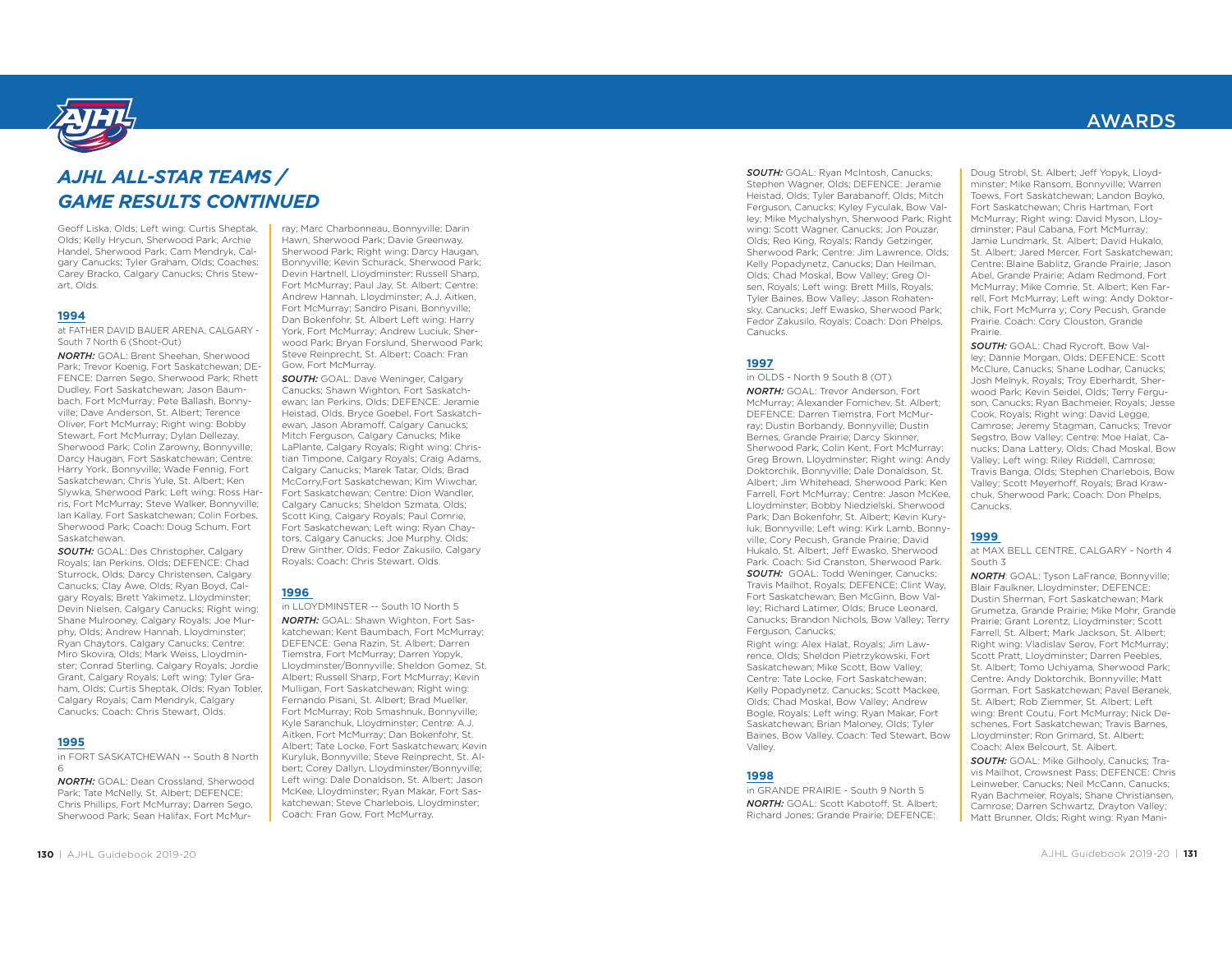

## *AJHL ALL-STAR TEAMS / GAME RESULTS CONTINUED*

towich, Canucks; David Evans, Royals; Mike Batovanja, Drayton Valley; Centre: Shane Joseph, Bow Valley; Moe Halat, Canucks; Roger Leonard, Canucks; Krys Kolanos, Royals; Scott Meyerhoff, Royals; Riley Riddell, Camrose; Left wing: Dany Heatley, Canucks; Brad Olsen, Royals; Lonnie Tetley, Crowsnest Pass; Coach: Don Phelps, Canucks.

### **2000**

at FORT SASKATCHEWAN - South 11 North

*NORTH:* GOAL: Brent Zelenewich, Fort McMurray; Dannie Morgan, Grande Prairie; Scott Rowan, Sherwood Park: DEFENCE: Craig Strain, Fort McMurray; Clint Orr, Fort McMurray; Mark Woywitka, Fort Saskatchewan; Devon Wardley, Grande Prairie; Lee Siemens, Lloydminster; Grant Lorentz, Lloydminster; Chris Claffey, Sherwood Park; FOR-WARD: Jared Sylvestre, Bonnyville; Daymen Bencharski, Bonnyville; Colin Murphy, Fort McMurray; Tyler Brough, Fort McMurray; Ryan Campbell, Fort Saskatchewan; Matt Levicki, Fort Saskatchewan; Shane Mudryk, Grande Prairie; Travis Barnes, Lloydminster; Scott Pratt, Lloydminster; Brent Robertson, St. Albert; Rene Bourque, St. Albert; Coach: Fran Gow, Fort McMurray.

**SOUTH:** GOAL: Kris Tebbs, Calgary Royals; Scott Galenza, Camrose; Brett Jaeger, Drayton Valley; DEFENCE: Ryan Bachmeier, Calgary Royals; Shane Christiansen, Camrose; Trevor Read, Crowsnest Pass; B. J. Ballas, Drayton Valley; Matt Brunner, Olds; David Erickson, Olds; FORWARD: Ryan Epp, Bow Valley; Jon Pittis, Calgary Canucks; Connor James, Calgary Royals; Brad Cruickshank, Calgary Royals; Riley Riddell, Camrose; Ryan Rutz, Camrose; Lonny Tetley, Crowsnest Pass; Jade Galbraith, Drayton Valley; Jason Grinevitch, Drayton Valley; Justin Williams, Drayton Valley; Dana Lattery, Olds; Joel Macaulay, Olds; Coach: Milan Dragicevic, Drayton Valley.

### **2001**

at DRAYTON VALLEY - South 10 North 4*NORTH:* GOAL: Scott Rowan, Sherwood Park; Tom Gillard, Lloydminster; Kirby Millar, St. Albert: DEFENCE: Galloway Carroll, Fort McMurray; Skip Renauld, Fort McMur- Mortson, Drayton Valley; B. J. Ballas, Dray-<br>ton Valley: Calvin Brown, Sherwood Park: FORWARD: Shayne Chipchura, Bonnyville;<br>Colin Murphy, Fort McMurray; Kent Beagle,<br>Fort McMurray; Grant Stevenson, Grande<br>Prairie; Nathan Rosychuk, Grande Prairie;<br>Ryan Watson, Drayton Valley; Matt Levicki,<br>Fort Saskatchewan

Brad Michalchuk, St. Albert; Garrett Larson,<br>Grande Prairie; Jason Grinevitch, Drayton<br>Valley; Coach: Barry Medori, Drayton Valley. *SOUTH:* GOAL: Cody Brown, Calgary Ca nucks; Kris Tebbs, Olds; Scott Galenza, Cam rose; DEFENCE: Erik Lodge, Camrose; David<br>Erickson, Olds; Matt Ponto, Camrose; Shawn<br>Landry, Crowsnest Pass; Jeremy Schreiber,<br>Bow Valley; Chris Niemiec, Calgary Royals;<br>Rheal Guenette, Calgary Canucks; Aaron<br>Sept, Olds; F lis, Camrose; Mark Bomersback, Bow Valley; Jeff Marler, Brooks; Troy Muspratt, Calgary<br>Canucks; Mike Thompson, Bow Valley;<br>Coach: Garry Van Hereweghe, Camrose.

#### **2002**

at CANMORE - South 9 North 7*NORTH:* GOAL: Garrett Kindred, Bonnyville;<br>Glenn Fisher, Fort Saskatchewan; Craig<br>Fagnan, Fort McMurray: DEFENCE: B. J. Bal-

las, Drayton Valley; Galloway Carroll, Drew<br>Campbell, Fort McMurray; Scott Drewicki,<br>Joel Andresen, James Brown, St. Albert;<br>Calvin Brown, Sherwood Park; FORWARD:<br>Ryan Yarmuch,<br>Bonnyville; Jade Galbraith, Cory Caouette,<br>Du *SOUTH:* GOAL: Ryan Edwards, Camrose;

Brent Williams, Canmore; Nathan Lawson, Olds; DEFENCE: Owen Langis, Calgary Canucks; Chris Niemiec, Calgary Royals; Craig Perry, Matt Jacques, Camrose; Jeremy Schreiber, Canmore; Garry Luini, Crowsnest Pass; Mike Gerstenbuhler, Olds; FORWARD: Curtis Glencross, Brooks; Nathan Higgins, Mike Melnyk, Canucks; Cory Wilson, Royals; Taggart Desmet, Darrell Stoddard, Camrose; Mark Bomersback, Jesse Bennefield, Mike Thompson, Canmore; Pat Bateman, Crowsnest Pass; Ryan Barnett, Bruce Mulherin, Olds; Coach: Bob Miller, Canmore Eagles.

#### **2003**

at CAMROSE - North 7 South 5*NORTH:* GOAL: Glenn Fisher, Fort Saskatchewan; Clint Chalmers, Drayton Valley; Jordie Wakefield, Grande Prairie; DEFENCE: James Demone, Drayton Valley; Drew Campbell, Camrose; Kyle Radke, Grande Prairie; David Wood, Fort Saskatchewan; Mike Dempster, St. Albert: Calvin Brown, Mark Smith, Sherwood Park; FORWARD: Rob Sirianni, Bonnyville; Brent Hill, Mike Batovanja, Drayton Valley; Ben Stokes, Fort McMurray; Mitch McGillivray, Fort Saskatchewan; Josh Welter, Grande Prairie; Shawn Shewchuk, Lloydminster; Justin Chwedoruk, Kevin Du, Jeremy Richardson, St. Albert; Braydon Cox, Brant Middleton, Sean Dersch, Sherwood Park; Coach: Dan Auchenberg, Sherwood Park.

*SOUTH:* GOAL: Mike Brodeur, Camrose; Steven Bounds, Calgary Royals; Nathan Lawson, Olds; DEFENCE: Grant Horvath, Brooks; Matt Jacques, Dan Glover, Camrose; Darcy Campbell, T. J. Litle, Canmore; Rob Cowan, Olds; FORWARD: Kevin McLeod, David Barton, Calgary Canucks; Matt Williams-Kovacs, Craig Westlake, Jeremy Robinson, Calgary Royals; Darrell Stoddard, Jordan Chomack, Camrose; Mark Bomersback, Jordan Campbell, Mike Melnyk, Canmore; Devin Setoguchi, Crowsnest Pass; Tyler Hilbert, Brett Hopfe, Chris Beston, Olds; Coach: Boris Rybalka, Camrose.

#### **2004**

at SHERWOOD PARK - South 12 North 6NORTH: GOAL: Karson Gillespie, Bonnyville; Juliano Pagliero, Fort McMurray; Jonathan Cayer, Grande Prairie; DEFENCE: Mark Hinz, Bonnyville; Aaron Blair, Drayton Valley; Lane Caffaro, Fort McMurray; Kyle Radke, Grande Prairie; Devon Lafreniere, Lloydminster; Tim

Yaworski, St. Albert; FORWARD: Connor Shields, Bonnyville; Braden Walls, Drayton Valley; Ben Stokes, Fort McMurray; Josh Butt, Fort Saskatchewan; Stephen Knowles, Josh Welter, Mark Szott,

Grande Prairie; Nick Johnson, Brian McNary, St. Albert: Michael Ringrose, Aaron Lee, Ryan Yarmuch, Sherwood Park; Coach: Fran Gow, Grande Prairie.

*SOUTH:* GOAL: Ryan Dutton, Calgary Canucks; Jordan Alford, Canmore; Nathan Lawson, Olds; DEFENCE: John Schwarz, Brooks; Daniel Terenta, Calgary Canucks; Grant Farrell, Calgary Royals; Travis Friedley, Camrose; Brock Sheahan, Crowsnest Pass; Darcy Campbell, Olds; FORWARD: Jeremy Robinson, Brett Wilson, Calgary Royals; Dan Bertram, Matt McKnight, Ryan Muspratt, MacGregor Sharp, Camrose; Josh Zimmer, Chad Lacasse, Malcolm Gwilliam, Canmore; Kevin Richardson, Crowsnest Pass; J. D. Watt, Drumheller; Shea Hamilton, Jimmy Kerr, Brett Hopfe, Olds; Coaches: Boris Rybalka, Camrose and Brett Cox, Olds.

### **2005**

at Okotoks - South 6 North 3

*NORTH:* GOAL: Rob Nolan, Fort McMurray; Jordan Erickson, Spruce Grove; Shannon Szabados, Sherwood Park; DEFENCE: Tyler Jessome, Bonnyville; Lane Caffaro, Fort McMurray; Mark Menzies, Grande Prairie; Jason Lundmark, Jeff Oginski, Spruce Grove; Matt Strickland, Lloydminster; FORWARD: Mark Letestu, Connor Shields, Jean-Marc Beaudoin, Bonnyville; Michael Ringrose, Kael Mouillierat, Drayton Valley; Matt Glasser, Jayson LaBossiere, Fort McMurray; Blair Hennes, Fort Saskatchewan; Chris Wilson, Grande Prairie; Brett Holmberg, Sherwood Park; Nathan Sigmund, Brad MacNab, Spruce Grove; Coach: Mark Holick, Spruce Grove. *SOUTH:* GOAL: Chad Johnson, Brooks; David Thompson, Camrose, Cole Anderson, Olds; DEFENCE: John Gibson, Calgary Royals; Travis Friedley, Andre Blanchette, Camrose; Scott Kalinchuk, Canmore; A. J. Mikkelsen, Drumheller; Jody Pederson, Olds; FORWARD: Brendan Connolly, Darren Zurkan, Brooks; Simren Sandhu, Lucio Pucci-Daniele, Calgary Canucks; Brett Wilson, Mike Kneeland, Jay Beagle, Calgary Royals; Mason Raymond, Chance Olsen, Camrose; Paul Bradley, Sean Flinn, Chris Berry, Canmore; Coach: Boris Rybalka, Camrose.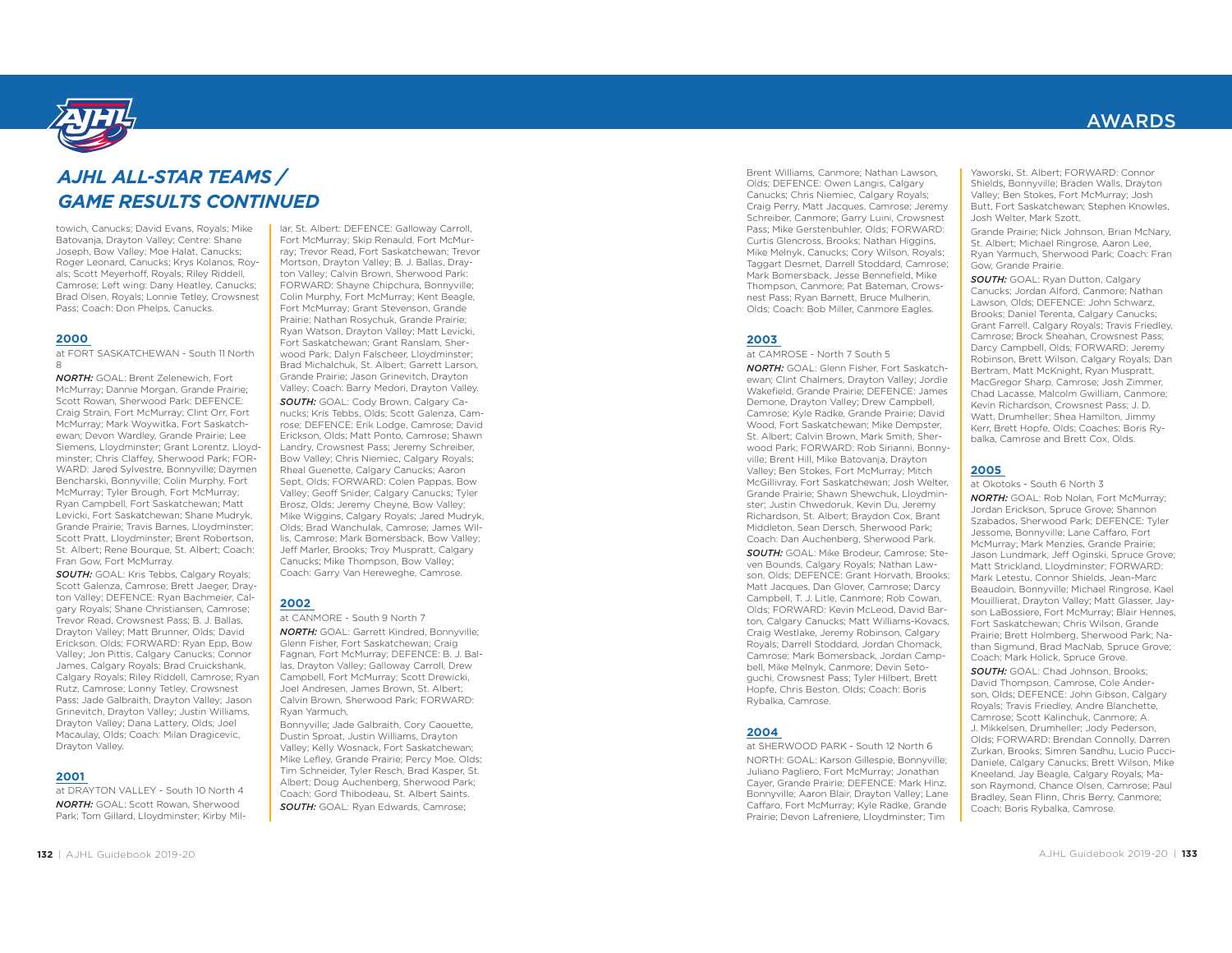

#### **2007**

at Canmore - North 13 South 12 (Shoot-out)

*NORTH:* GOAL: Shannon Szabados, Fort Saskatchewan; Gavin McHale, Lloydminster; Kieran Millan, Spruce Grove; Defense: Darren Noskeyñ Drayton Valley; Mike Painchaud, Donny Lloyd, Grande Prairie; Ryan Hayes, Sherwood Park; Kane Lafranchise, Taylor Fedun, Spruce Grove; FORWARD: Justin Fontaine, Bonnyville; Andrew Cherniwchan, Drayton Valley; Adam Creasy, Lloydminster; Derek Klassen, Ryan Allen, Fort McMurray; Sean Ringrose, Mike Fiorillo, Fort Saskatch- ewan; Dustin Sather, Alexandre Blais, An- drew Buote, Grande Prairie; Brett Holmberg, Sherwood Park; Tyler Gron, Spruce Grove; Coach: Brett Cox, Fort Saskatchewan *SOUTH:* GOAL: Kody Vanrentergem, Brooks; Keanan Boomer, Camrose; Bradley Eidsness, Okotoks Defense: Andrew Gilbert, Brooks; Karl Stollery, Evan Oberg, Camrose; Brock Michalsky, Canmore; Kyle Hanson, Drum- heller Dragons; Jesse Perrin, Okotoks; FOR- WARD: Landon Novotney, BWrooks; Bennett Royer, Kyle Burton, Calgary Canucks; Scott Carpenter, Calgary Royals; Scott Kobialko, Michael Connolly, Camrose; Andy Hyvarinen, Ryan Hyland, Canmore; Everett Sheen, Andrew Owsiak, Okotoks; Kyle Dorowicz, Jordan Baker, Olds; Coach: Boris Rybalka, Camrose. **2008** at Grande Prairie - North 14 South 7 *NORTH:* GOAL: Blaine Neufeld, Grande Prai- rie Storm; Kal Saimbhi, Sherwood Park Cru- saders; Adam Gingras, Bonnyville Pontiacs; DEFENCE:Steven Seigo, Bonnyville Pontiacs; Scott Enders, Lloydminster Bobcats; Connor Hardowa, Spruce Grove Saints; Ben Linde- mulder, Thomas Carr, St. Albert Steel; Kyle Johnson, Ft. McMurray Oil Barons; FOR- WARD: Jamie Easton, Bonnyville Pontiacs; Tyler Gron, Dakota Dubetz, Ft. McMurray Oil Barons; Jack Maclellan, Ft. McMurray Oil Barons; Kyle MacDonald, Grande Prairie Storm; Ron Meyers, Lloydminster Bobcats; Nik Yaremchuk, Reese Rolheiser, Sherwood Park Crusaders; Shane Lehman, Adam Hen- derson, Jordan Kary, Spruce Grove Saints; Steven Pratt, Drayton Valley Thunder; Coach: Gord Thibodeau, Fort McMurray Oil Barons *SOUTH:* GOAL: Allen York, Camrose Kodiaks; Brad Eidsness, Okotoks Oilers; Chad Carder, Olds Grizzlys; DEFENCE: Brady Lamb, Cal- gary Royals; Andrew MacWilliam, Camrose Kodiaks; Karl Stollery, Camrose Kodiaks; Jesse Perrin, Justin Daigle, Okotoks Oilers; Wade Bergman, Olds Grizzlys; FORWARD: Jarret Granberg, Brooks Bandits; Taylor Gal, Brooks Bandits; Andy Hyvarinen, Scott Hudson, Canmore Eagles; Joe Colborne, Mike Connolly, Camrose Kodiaks; Tyler Moir, *AJHL ALL-STAR TEAMS / GAME RESULTS CONTINUED*

Kevin Bui, Drumheller Dragons; David Civitarese, Elliot Sheen, Okotoks Oilers; Brance Orban, Olds Grizzlys; Matt Mackay, Calgary Canucks; Coach: Boris Rybalka, Camrose Kodiaks

#### **2009**

at CALGARY – North 14 South 13 (OT) *NORTH:* GOAL: Rob Gunderson, Brooks Bandits; Aaron Dell, Calgary Canucks; Sean Cahill, Okotoks Oilers; DEFENCE: Chris Markiewicz, Brooks Bandits; Kodie Curran, Calgary Canucks; Dylan Olsen, Camrose Kodiaks; Andrew MacWilliam, Camrose Kodiaks; Justin Daigle, Okotoks Oilers; Curtis deBruyn, Olds Grizzlys; Wade Bergman, Olds Grizzlys; FORWARD: Jarret Granberg, Brooks Bandits; Mark Lyons, Brooks Bandits; Matt Williams, Brooks Bandits; John Dunbar, Calgary Canucks; Jeff Collett, Calgary Royals; Scott Hudson, Canmore Eagles / Sherwood Park Crusaders; Jeff Young, Drumheller Dragons; Robbie Nocera, Drumheller Dragons; Corban Knight, Okotoks Oilers; James Bannister, Okotoks Oilers; Brance Orban, Olds Grizzlys; Mitchell Maxwell, Olds Grizzlys 2006<br>
2006 Cause Counter of the Context Set in the Counter of Street Growth of the Counter of the Counter of the Counter of the Counter of the Counter of the Counter of the Counter of the Counter of the Counter of the Cou

Coach: Ross Kenny, Sherwood Park Crusaders

*SOUTH:* GOAL: Matt Milne,Grande Prairie Storm; Matt Esposito, Sherwood Park Crusaders; Travis Rolheiser, Spruce Grove Saints; DEFENCE: Steven Seigo, Bonnyville Pontiacs; Skyler Smutek, Drayton Valley Thunder; Brad Stebner, Ft. McMurray Oil Barons; Bobby Tyson, Grande Prairie Storm; Josh Lee, Sherwood Park Crusaders; Connor Hardowa, Spruce Grove Saints; FORWARD: Ashton Hewson, Bonnyville Pontiacs; Jordan Mirwaldt, Ft. McMurray Oil Barons; Zahn Raubenheimer, Grande Prairie Storm; Carter Rowney, Grande Prairie Storm; Jared Jagow, Lloydminster Bobcats; Reese Rolheiser, Sherwood Park Crusaders; Nik Yaremchuk, Sherwood Park Crusaders; Nick Blair, Sherwood Park Crusaders; Brett Cameron, Spruce Grove Saints; Jordan Draper, Spruce Grove Saints; Bryce Williamson, St. Albert Steel; Daniel Carr, St. Albert Steel Coach: Brian Curran, Brooks Bandits

#### **2010**

at FORT MCMURRAY – North 14 South 9*NORTH:* GOAL: Vincenzo Marozzi, Spruce Grove Saints; Braely Torris, Drayton Valley Thunder; Chad Carder, Grande Prai rie Storm; DEFENCE: Matthew Register,<br>Bonnyville Pontiacs; Dillon Simpson, Spruce<br>Grove Saints; Mason Conway, Fort McMurr-<br>ray Oil Barons; Brad Stebner, Fort McMurray Farmis; Matt Williams, Grande Prairie<br>Storm; Kodie Curran, Spruce Grove Saints;<br>FORWARD: Matt Meropoulis, Sherwood<br>Park Crusaders; Dennis Rix, Grande Prairie Storm; Cody Kunyk, Sherwood Park<br>Crusaders; Reed Linaker, St. Albert Steel;<br>Joshua Lazowski, Spruce Grove Saints; Brett<br>Slobodzian, Lloydminster Bobcats; Nate<br>Fleming, Spruce Grove Saints; Travis Dunstall, Grande Prairie Storm; Bryce William son, St. Albert Steel; Zahn Raubenheimer,<br>Grande Prairie Storm; Markus Gerbrandt,<br>Fort McMurray Oil Barons; Branden Gracel,<br>Fort McMurray Oil Barons; Shawn Bates,<br>Bonnyville Pontiacs; Coach: Steve Hamilton,<br>Spruce Grove Sa

*SOUTH:* GOAL: Sam Brittain, Canmore Eagles; Sean Cahill, Okotoks Oilers; Marc Boulanger, Olds Grizzlys; DEFENCE: Ben Gallacher, Camrose Kodiaks; Nolan Kai ser, Camrose Kodiaks; Ryan Moir, Calgary Canucks; Justin Tateson, Drumheller Drag-

ons; Frank Carbonaro, Olds Grizzlys; Quinn<br>Sproule, Okotoks Oilers; FORWARD:<br>Clayton Jardine, Camrose Kodiaks; Cullen<br>Bradshaw, Brooks Bandits; Corey Campbell,<br>Olds Grizzlys; Jordan Kwas, Olds Grizzlys;<br>Brandon Hoogenboom, gary Canucks; Jeff Collett, Calgary Royals; John Dunbar, Calgary Canucks; Brad Mc- Okotoks Oilers; Erik Slemp, Camrose<br>Kodiaks; Coach: Boris Rybalka, Camrose<br>Kodiaks

## **\*The AJHL All-Star Game has been discontinued**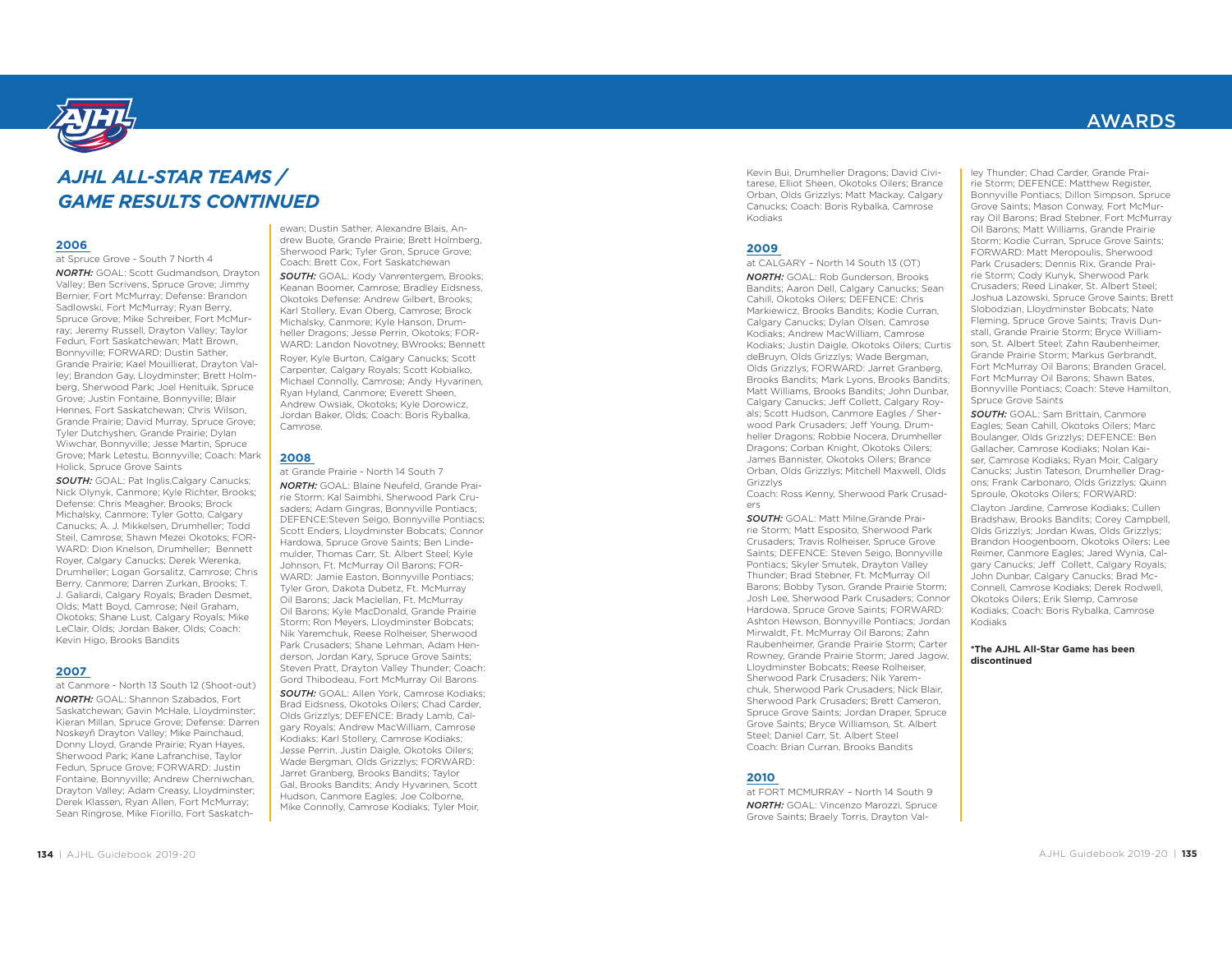

Albert; FORWARD: Jade Galbraith, Drayton Valley; Mike Lefley, Grande Prairie; Doug Auchenberg, Sherwood Park.

*NORTH SECOND TEAM:* GOAL: Craig Fagnan, Fort McMurray; DEFENCE: B. J. Ballas, Drayton Valley; Mark Smith, Sherwood Park; FORWARD: Dustin Sproat, Justin Williams, Cory Caouette, Drayton Valley.

*SOUTH FIRST TEAM:* GOAL: Ryan Edwards, Camrose; DEFENCE: Matt Jacques, Camrose; Jeremy Schreiber, Canmore; FOR-WARD: Taggart Desmet, Camrose; Mike Thompson, Mark Bomersback, Canmore.

*SOUTH SECOND TEAM:* GOAL: Brent Williams, Canmore; DEFENCE: Rheal Guenette, Calgary Canucks; Don Morrison, Olds; FOR-WARD: Curtis Glencross, Brooks; Brad King, Calgary Royals; Jesse Bennefield, Canmore.

#### **2002-03**

*NORTH FIRST TEAM:* GOAL: Jordie Wakefield, Grande Prairie; DEFENCE: Calvin Brown, Sherwood Park, Kyle Radke, Grande Prairie; FORWARD: Brent Hill, Drayton Valley; Rob Sirianni, Bonnyville; Braydon Cox, Sherwood Park; Josh Welter, Grande Prairie. *NORTH SECOND TEAM:* GOAL: Karson Gillespie, Bonnyville; DEFENCE: James Demone, Drayton Valley; Mark Smith, Sherwood Park; FORWARD: Kevin Du, Justin Chwedoruk, St. Albert; Mike Batovanja, Drayton Valley. *NORTH SECOND TEAM:* GOAL: Scott Gudmandson, Drayton Valley Thunder; DEFENCE: Jeremy Russell, Drayton Valley Thunder; Taylor Fedun, Fort Saskatchewan Traders; FORWARD:Kael Mouillierat, Drayton **1997-98** *FIRST TEAM:* GOAL: Scott Kabotoff, St. Albert: DEFENCE: Doug Strobl, St. Albert; Warren Toews, Fort Saskatchewan; FOR- WARD: Mike Comrie, St. Albert; David Hu- kalo, St. Albert; Paul Cabana, Fort McMurray. *SECOND TEAM:* GOAL: Ray Fraser, Cam- rose; DEFENCE: Terry Ferguson, Canucks; Mike Mohr, Grande Prairie; Troy Eberhardt, Sherwood Park; FORWARD: Ryan Carter, Grande Prairie; Jamie Lundmark, St. Albert; Matt Gorman, Fort Saskatchewan; Cory Pecush, Grande Prairie. **1998-99** *NORTH FIRST TEAM:* GOAL: Scott Kabotoff, St. Albert; DEFENCE: Dustin Sherman, Fort Saskatchewan; Mike Mohr, Grande Prairie; FORWARD: Andy Doktorchik, Bonnyville; Vladislav Serov, Fort McMurray; Ron Gri- mard, St. Albert. *NORTH SECOND TEAM:* GOAL: Tyson LaF- rance, Bonnyville; Ray Fraser, Lloydminster; DEFENCE: Mark Grumetza, Grande Prairie; Grant Lorentz, Lloydminster; FORWARD: Ryan Campbell, Fort Saskatchewan; Matt Gorman, Fort Saskatchewan; Travis Barnes, Lloydminster; Scott Pratt, Lloydminster. *SOUTH FIRST TEAM:* GOAL: Travis Mailhot, Crowsnest Pass; DEFENCE: Neil McCann, Canucks; Matt Brunner, Olds; FORWARD: Moe Halat, Canucks; Dany Heatley, Canucks; Scooter Smith, Royals. *SOUTH SECOND TEAM:* GOAL: Mike Gil- hooly, Canucks; DEFENCE: Chris Leinweber, Canucks; Ryan Bachmeier, Royals; Shane Christiansen, Camrose; FORWARD: Roger Leonard, Canucks; Ben Knopp, Royals; Krys Kolanos, Royals; Dana Lattery, Olds. **1999-2000** *NORTH FIRST TEAM:* GOAL: Brent Zele- newich, Fort McMurray; DEFENCE: Craig Strain, Fort McMurray; Pat Glenday, Lloyd- minster; FORWARD: Jared Sylvestre, Bonny- ville; Colin Murphy, Fort McMurray; Ryan Campbell, Fort Saskatchewan; Scott Pratt, Lloydminster. *NORTH SECOND TEAM:* GOAL: Dannie Morgan, Grande Prairie; Dustin Schwartz, Lloydminster; DEFENCE: Clint Orr, Fort Mc- Murray; Mark Woywitka, Fort Saskatchewan; FORWARD: Tyler Brough, Fort McMurray; Shane Mudryk, Grande Prairie; Travis Barnes, Lloydminster; Brent Robertson, St. Albert. *SOUTH FIRST TEAM:* GOAL: Brett Jaeger, Drayton Valley; DEFENCE: Ryan Bachmeier, Calgary Royals; Trevor Read, Crowsnest Pass; FORWARD: Connor James, Calgary Royals; Brad Cruickshank, Calgary Royals; Riley Riddell, Camrose; Dana Lattery, Olds. *SOUTH SECOND TEAM:* GOAL: Scott Ga- lenza, Camrose; DEFENCE: Lee Siemens, Camrose; David Erickson, Olds; FORWARD: Ryan Epp, Bow Valley; Tim Krueckl, Bow Valley; Jade Galbraith, Drayton Valley; Colen Pappas, Olds. **2000-01** *NORTH FIRST TEAM:* GOAL: Kirby Millar, St. Albert; DEFENCE: Trevor Read, Crowsnest Pass/Fort Saskatchewan; Skip Renauld, Fort McMurray; FORWARD: Nathan Rosychuk, Fort McMurray/Lloydminster/Grande Prairie; Jeremy Cheyne, Bow Valley/Fort McMurray; Ryan Watson, Drayton Valley. *NORTH SECOND TEAM:* GOAL: Scott Row- an, Sherwood Park; DEFENCE: Calvin Brown, Sherwood Park; Trevor Mortson, Drayton Valley; FORWARD: Jason Grinevitch, Dray- ton Valley; Colin Murphy, Fort McMurray; Garrett Larson, Grande Prairie. *SOUTH FIRST TEAM:* GOAL: Scott Galenza, Camrose; DEFENCE: David Erickson, Olds; Matt Ponto, Camrose; FORWARD: Tyler Brosz, Olds; Brad Wanchulak, Camrose; Co- len Pappas, Olds/Bow Valley. *SOUTH SECOND TEAM:* GOAL: Mike Brown, Crowsnest Pass; DEFENCE: Jeremy Sch- reiber, Bow Valley; Richard Petiot, Cam- rose; FORWARD: Jared Mudryk, Olds; Mike Wiggins, Calgary Royals; Jeremy Colliton, Crowsnest Pass. **2001-02** *NORTH FIRST TEAM:* GOAL: Glenn Fisher, Fort Saskatchewan; DEFENCE: Galloway Carroll, Fort McMurray; Joel Andresen, St. **AJHL ALL-LEAGUE TEAMS**

*SOUTH FIRST TEAM:* GOAL: Mike Brodeur, Camrose; DEFENCE: Dan Glover, Camrose; T. J. Litle, Canmore; FORWARD: Mark Bomersback, Canmore; David Barton, Calgary Canucks; Kurtis Kisio, Calgary Royals.

*SOUTH SECOND TEAM:* GOAL: Steven Bounds, Royals; DEFENCE: Craig Perry, Camrose; Rob Cowan, Olds; Nathan Fornataro, Royals; FORWARD: Warren McCutcheon, Canmore; Brett Hopfe, Olds; Darrell Stoddard, Camrose.

#### **2003-04**

*NORTH FIRST TEAM:* GOAL: Brett Jaeger, Drayton Valley; DEFENCE: Kyle Radke, Grande Prairie; Tim Yaworski, St. Albert FORWARD: Josh Welter, Stephen Knowles, Grande Prairie; Nick Johnson, St. Albert.

*NORTH SECOND TEAM:* GOAL: Juliano Pagliero, Fort McMurray; DEFENCE: Aaron Blair, Drayton Valley; Mark Malekoff, Grande Prairie; Tim Maxwell, Sherwood Park; FOR-

WARD: Ben Stokes, Fort McMurray; Ryan Yarmuch, Michael Ringrose, Sherwood Park. *SOUTH FIRST TEAM:* GOAL: Jordan Alford, Canmore; DEFENCE: Grant Farrell, Calgary Royals; Travis Friedley, Camrose; Darcy Campbell, Olds; FORWARD: Jeremy Robin son, Calgary Royals; Dan Bertram, Camrose;<br>Brett Hopfe, Olds.

*SOUTH SECOND TEAM:* GOAL: Matt Allen, Calgary Royals: Nathan Lawson, Olds: len, Calgary Royals; Nathan Calgary Royals; Depredicion, Canmore; Sheahan, Crowsnest Pass; FORWARD: Matt McKnight, Camrose; Josh Zimmer, Canmore; Tyler Hilbert, Olds.

## **2004-05**

*NORTH FIRST TEAM: GOAL: Rob Nolan,* Fort McMurray; DEFENCE: Mark Menzies, Grande Prairie; Jason Lundmark, Spruce Grove; FORWARD: Mark Letestu, Bonnyville; Matt Glasser, Fort McMurray; Chris Wilson, Grande Prairie.

*NORTH SECOND TEAM:* GOAL: Shannon Szabados, Sherwood Park; DEFENCE: Tyler Jessome, Bonnyville; Lane Caffaro, Fort Mc- Murray; FORWARD: Connor Shields, Bonny ville; Kael Mouillierat, Michael Ringrose, Dray ton Valley; Brett Holmberg, Sherwood Park.

**SOUTH FIRST TEAM:** GOAL: Chad Johnson, Brooks; DEFENCE: Steve Stroshin, Brooks; Travis Friedley, Camrose; FORWARD: Jay Beagle, Calgary Royals; Mason Raymond, Chance Olsen, Camrose; Paul Bradley, Canmore.

*SOUTH SECOND TEAM:* GOAL: David Thompson, Camrose: DEFENCE: Matt Robinson, Calgary Royals; Scott<br>Kalinchuk,Canmore; FORWARD: Brett Wilson, Calgary Royals; Kyle Parkes, Camrose; Sean Flinn, Canmore

### **2005-06**

*NORTH FIRST TEAM:*\*, Fort McMurray Oil Barons; DEFENCE:<br>Brandon Sadlowski, Mike Schreiber, Fort Mc-<br>Murray Oil Barons: FORWARD: Mark Letestu. Bonnyville Pontiacs; Chris Wilson, Grande<br>Prairie Storm; Chevan Wilson, Fort McMurray<br>Oil Barons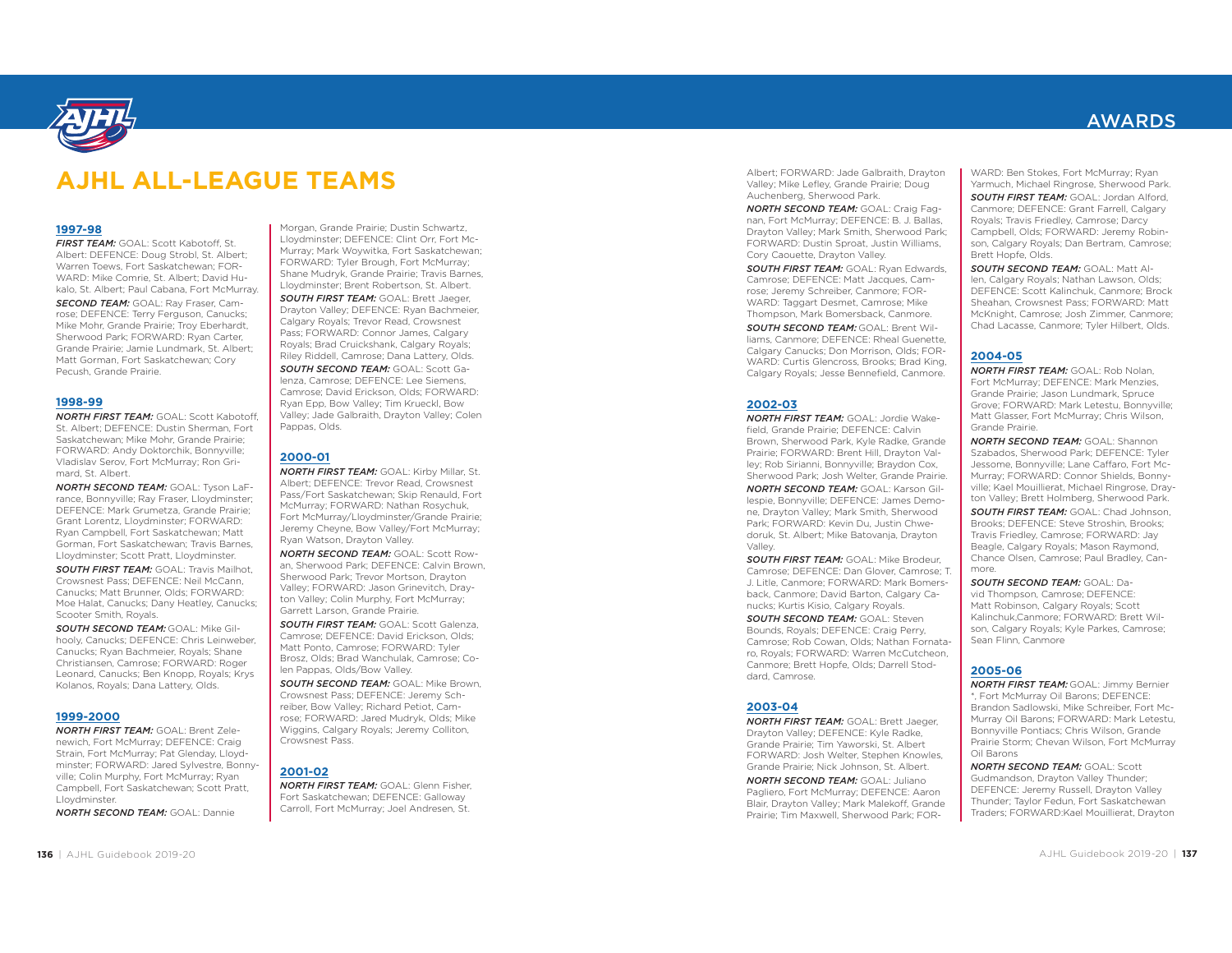

## *AJHL ALL-LEAGUE TEAMS CONTINUED*

**2008-09**

Grizzlys\*

**2009-10**

Eagles

*NORTH ALL-LEAGUE TEAM:* 

*SOUTH ALL-LEAGUE TEAM:* 

*NORTH ALL-LEAGUE TEAM:* 

McMurray Oil Barons *SOUTH ALL-LEAGUE TEAM:* GOAL: Sam Brittain, Canmore Eagles; DEFENCE: Quinn Sproule, Okotoks Oilers; Frank Carbonaro, Olds Grizzlys; FORWARD: John Dunbar, Calgary Canucks; Erik Slemp, Camrose Kodiaks; Lee Reimer, Canmore

GOAL: Travis Rolheiser, Spruce Grove Saints; DEFENCE: Steven Seigo, Bonnyville Pontiacs; Connor Hardowa, Spruce Grove Saints\*; FORWARD: Carter Rowney, Grande Prairie Storm; Jared Jagow, Lloydminster Bobcats; Reese Rolheiser, Sherwood Park Crusaders\*

GOAL: Aaron Dell, Calgary Canucks\*; DE-FENCE: Chris Markiewicz, Brooks Bandits; Dylan Olsen, Camrose Kodiaks; FORWARD: Jarret Granber, Brooks Bandits\*; Corban Knight, Okotoks Oilers; Brance Orban, Olds

GOAL: Vince Marozzi, Spruce Grove Saints; DEFENCE: Matthew Register, Bonnyville Pontiacs; Brad Stebner, Fort McMurray Oil Barons; FORWARD: Zahn Raubenheimer\*, Grande Prairie Storm; Cody Kunyk\*, Sherwood Park Crusaders; Branden Gracel, Fort

Valley Thunder; Blair Hennes, Fort Saskatchewan Traders; Justin Fontaine, Dylan Wiwchar, Bonnyville Pontiacs

*SOUTH FIRST TEAM:* GOAL: Kyle Richter, Brooks Bandits; DEFENCE: AJ Mikkelsen, Drumheller Dragons; Tyler Gotto, Calgary Canucks; FORWARD: Derek Werenka, Drumheller Dragons; Darren Zurkan, Brooks Bandits; Dustin Moore, Olds Grizzlys; Neil Graham, Okotoks Oilers;

*SOUTH SECOND TEAM:* GOAL: Pat Inglis, Calgary Canucks; DEFENCE: Todd Steil, Camrose Kodiaks; Shawn Mezei, Okotoks Oilers; FORWARD: Logan Gorsalitz, Camrose Kodiaks; Dion Knelsen, Drumheller Dragons; Braden Desmet, Olds Grizzlys; Chris Berry, Canmore Eagles

#### **2006-07**

#### *NORTH ALL-LEAGUE TEAM:*

GOAL: Paul Dainton, Ft. McMurray Oil Barons; DEFENCE: Taylor Fedun, Spruce Grove Saints; Donny Lloyd\*, Grande Prairie Storm; FORWARD: Dustin Sather\*, Grande Prairie Storm; Justin Fontaine, Bonnyville Pontiacs; Matt Frattin, Ft. Saskatchewan Traders

#### *SOUTH ALL-LEAGUE TEAM:*

GOAL: Bradley Eidsness, Okotoks Oilers; DEFENCE: Jesse Perrin, Okotoks Oilers; Karl Stollery, Camrose Kodiaks; FORWARD: Bennett Royer, Calgary Canucks; Kyle Burton, Calgary Canucks; Michael Connolly, Camrose Kodiaks

#### **2007-2008***NORTH ALL-LEAGUE TEAM:*

GOAL: Blaine Neufeld\*, Grande Prairie Storm; DEFENCE: Connor Hardowa, Spruce Grove Saints; Steven Seigo\*, Bonnyville Pontiacs; FORWARD: Jamie Easton\*, Bonnyville Pontiacs; Tyler Gron\*, Ft. McMurray Oil Barons; Ron Meyers, Lloydminster Bobcats

#### *SOUTH ALL-LEAGUE TEAM:*

GOAL: Brad Eidsness\*, Okotoks Oilers; DE-FENCE: Jesse Perrin, Okotoks Oilers; Brady Lamb, Calgary Royals; FORWARD: Mike Connolly, Camrose Kodiaks; Joe Colborne\*, Camrose Kodiaks; David Civitarese, Okotoks Oilers

**2010-11**

#### *REEBOK NORTH DIVISION ALL-LEAGUE TEAM:*

GOAL: Julien Laplante, Bonnyville Pontiacs; DEFENCE: Brock Maschmeyer, Ft. McMurray Oil Barons; Felix Antoine Poulin, Spruce Grove Saints; FORWARD: Tanner Fritz\*, Grande Prairie Storm; Reed Linaker, St. Albert Steel; Devon Kalinski, Bonnyville Pontiacs

#### *REEBOK SOUTH DIVISION ALL-LEAGUE TEAM:*

GOAL: Jan Obernesser, Brooks Bandits; DEFENCE: Colten Hayes, Okotoks Oilers; Corbin Karl, Olds Grizzlys; FORWARD: Kyle Reynolds, Okotoks Oilers; Riley Simpson, Brooks Bandits; Matt Wilkins, Brooks Bandits

#### **2011-12**

#### *REEBOK NORTH DIVISION ALL-LEAGUE TEAM:*

GOAL: Tyler Briggs, Lloydminster Bobcats; DEFENCE: Blake Leask, Bonnyville Pontiacs; Brock Maschmeyer, Fort McMurray Oil Barons; FORWARD: Peter Quenneville\*, Sherwood Park Crusaders; Kyle Harris, Lloydminster Bobcats; Markus Gerbrandt, Fort McMurray Oil Barons

#### *REEBOK SOUTH DIVISION ALL-LEAGUE TEAM:*

GOAL: Jay Deo, Calgary Mustangs; DE-FENCE: Sam Jardine, Camrose Kodiaks; Rhett HollanDEFENCE: Okotoks Oilers; FORWARD: Matt Wilkins\*, Brooks Bandits; Jonathan Turk, Okotoks Oilers; Corey Scott, Calgary Mustangs

### **2012-13**

#### *REEBOK NORTH DIVISION ALL-LEAGUE TEAM:*

GOAL: Marc -Olivier Daigle, Drayton Valley Thunder; DEFENCE: Josh Healey, Sherwood Park Crusaders; Grant Baker, Lloydminster Bobcats; FORWARD: Jerome Raymond, Whitecourt Wolverines; Mathieu Guertin, Whitecourt Wolverines; Dylan Richard, Spruce Grove Saints *REEBOK SOUTH DIVISION ALL-LEAGUE* 

## *TEAM:*

GOAL: Jared D'Amico, Okotoks Oilers; DE-FENCE: Jonathan Lashyn, Camrose Kodiaks; Brennan Baxandall, Drumheller Dragons; FORWARD: Cam Maclise\*, Brooks Bandits; Chris Collins, Okotoks Oilers; Mathew Marcinew, Olds Grizzlys

### **2013-14**

#### *REEBOK NORTH DIVISION ALL-LEAGUE TEAM:*

GOAL: Tanner Jaillet, Ft. McMurray Oil Barons; DEFENCE: Grant Baker, Lloydminster Bobcats; Corey Chorneyko, Spruce Grove Saints; FORWARD: Nicholas Jones\*, Sherwood Park Crusaders; Cameron Hughes, Spruce Grove Saints; Ryan Bloom, Ft. Mc-Murray Oil Barons

*REEBOK SOUTH DIVISION ALL-LEAGUE* 

#### *TEAM:*

GOAL: Ryan Ferguson, Canmore Eagles; DEFENCE: Trey Phillips, Canmore Eagles; Tariq Hammond, Okotoks Oilers; FORWARD: Spencer Dorowicz\*, Olds Grizzlys; Anthony Petruzzelli, Brooks Bandits; Colton Vannucci, Drumheller Dragons

#### **2014-15**

#### *VITERRA NORTH DIVISION ALL-LEAGUE TEAM:*

GOAL: Tommy Nixon, Sherwood Park Crusaders; DEFENCE: James Vermeulen, Whitecourt Wolverines; Ryan Black, Bonnyville Pontiacs; FORWARD: Jetlan Houcher\*, Fort McMurray Oil Barons; Jarid Hauptman, Spruce Grove Saints; John Mullally, Whitecourt Wolverines

#### *VITERRA SOUTH DIVISION ALL-LEAGUE TEAM:*

GOAL: Nic Renyard, Okotoks Oilers; DE-FENCE: Linden Springer, Brooks Bandits; Darian Henry, Okotoks Oilers; FORWARD: Austin Plevy, Brooks Bandits; Jade McMullen, Olds Grizzlys; Nelson Gadoury, Camrose Kodiaks

### **2015-16**

#### *VITERRA NORTH DIVISION ALL-LEAGUE TEAM:*

GOAL: Alex Leclerc, Lloydminster Bobcats; DEFENCE: Christian Lloyd, Lloydminster Bobcats; Brinson Pasichnuk\*, Bonnyville Pontiacs; FORWARD: Bobby McMann\*, Bonnyville Pontiacs; Tyler Busch, Spruce Grove Saints; Ryan Kruper, Sherwood Park Crusaders

#### *VITERRA SOUTH DIVISION ALL-LEAGUE TEAM:*

GOAL: Logan Drackett, Calgary Canucks; DEFENCE: Cale Makar, Brooks Bandits; Carson Beers, Okotoks Oilers; FORWARD: Wyatt Noskey, Olds Grizzlys; Derek Lodermeier, Brooks Bandits; Jeff Malott, Brooks Bandits

### **2016-17**

#### *VITERRA NORTH DIVISION ALL-LEAGUE TEAM:*

GOAL: Eric Szudor, Fort McMurray Oil Barons; Defence: Ian Mitchell, Spruce Grove Saints; Curtis Roach, Fort McMurray Oil Barons; FORWARD: Justin Young, Whitecourt Wolverines; Joseph Nardi, Whitecourt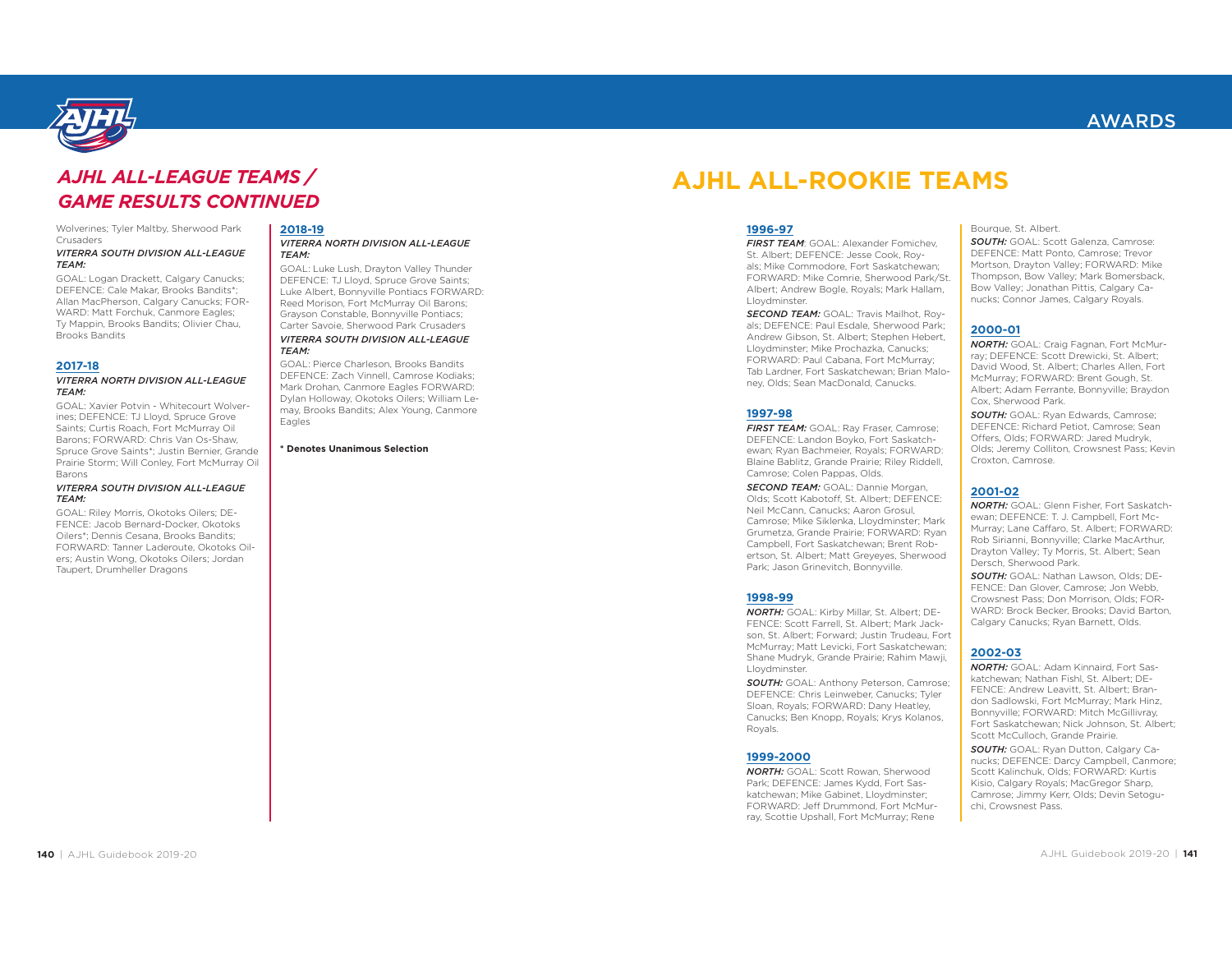

cats; DEFENCE: Ian Mitchell\*, Spruce Grove *AJHL ALL-ROOKIE TEAMS CONTINUED* **2003-04** *NORTH:* GOAL: Doug Cain, St. Albert; DE- FENCE: Matt Schreiber, Fort McMurray; Matt Strickland, Lloydminster; FORWARD: Mal- colm Gwilliam, Chris Wilson, Grande Prairie; Nathan Sigmund, St. Albert. *SOUTH:* GOAL: David Thompson, Camrose; DEFENCE: Matt Robinson, Calgary Royals; Dave Cowan, Olds; FORWARD: Jon Grecu, Calgary Canucks; Dan Bertram, Mason Ray- mond, Camrose; J. D. Watt, Drumheller. **2004-05** *NORTH:* GOAL: Scott Gudmandson, Drayton Valley; DEFENCE: Jeremy Russell, Drayton Valley; Ryan Donald, Fort Saskatchewan; FORWARD: Kael Mouillierat, Cam French, Drayton Valley; Ryan Allen, Fort McMurray; Tyler Hurum, Fort Saskatchewan. *SOUTH:* GOAL: Kyle Richter, Brooks; Tyson Sexsmith, Olds; DEFENCE: Ben Wright, Brooks; T. J. Fast, Camrose; FORWARD: James Perkin, Calgary Canucks; Tyler Swys- tun, Camrose; Dustin Moore, Olds. **2005-06** *NORTH:* GOAL: Jase Weslosky, Sherwood Park Crusaders; DEFENCE: Taylor Fedun, Fort Saskatchewan Traders; Cam Ritchie, Fort Saskatchewan Traders; FORWARD: Justin Fontaine, Bonnyville Pontiacs; Jesse Martin, Spruce Grove Saints; Reid Fraser, Sherwood Park Crusaders; Jordan Kary, Spruce Grove Saints; *SOUTH:* GOAL: Matthew Wong, Olds Griz- zlys; DEFENCE: Cam Baker, Brooks Bandits; Jesse Perrin, Okotoks Oilers; Brock Hunter, Drumheller Dragons; FORWARD: Ben- nett Royer, Calgary Canucks; Dion Knelsen, Drumheller Dragons; Travis Novak, Canmore Eagles **2006-07** *NORTH ALL-ROOKIE TEAM:* GOAL: Kieran Millan, Spruce Grove Saints; DEFENCE: Scott Enders, Lloydminster Bobcats; Ben Lindemulder, Ft. Saskatch- ewan Traders; FORWARD: Matt Frattin\*, Ft. Saskatchewan Traders; Adam Henderson, Spruce Grove Saints; Nick Yaremchuk, Sher- wood Park Crusaders *SOUTH ALL-ROOKIE TEAM:* GOAL: Bradley Eidsness, Okotoks Oilers; DE- FENCE: Justin Daigle, Okotoks Oilers; Daniel Nycholat, Canmore Eagles; FORWARD: Jarret Granberg, Brooks Bandits; Michael Connolly, Camrose Kodiaks; Joe Colborne, Camrose Kodiaks **2007-08** *NORTH ALL-ROOKIE TEAM:* GOAL: Adam Gingras, Bonnyville Pontiacs; DEFENCE: Kevin Connauton\*, Spruce Grove Saints; Lewis Laczko, Lloydminster Bobcats; FORWARD: Dillon Wagner, Drayton Val- ley Thunder; Brett Cameron, Spruce Grove Saints; Shawn Bates, Bonnyville Pontiacs *SOUTH ALL-ROOKIE TEAM:* GOAL: Garrett Sheehan, Drumheller Drag- ons; DEFENCE: Andrew MacWillaim, Cam- rose Kodiaks; Wade Bergman\*, Olds Griz- zlys; FORWARD: Matt MacKay\*, Calgary Canucks; Shawn Ostrow, Camrose Kodiaks; Eric Slemp, Drumheller Dragons **2008-09** *NORTH ALL-ROOKIE TEAM:* GOAL: Kirby Halcrow, Ft. McMurray Oil Bar- ons; DEFENCE: Brock Maschmeyer, Lloyd- minster Bobcats; Jesse Slobodian, Spruce Grove Saints; FORWARD: Tyler Henry, Bonnyville Pontiacs\*; Brett Switzer, Spruce Grove Saints\*; Reed Linaker, St. Albert Steel *SOUTH ALL-ROOKIE TEAM:* GOAL: Sean Cahill, Okotoks Oilers; DE- FENCE: Nick Bell, Okotoks Oilers; Quinn Sproule, Okotoks Oilers; FORWARD: John Dunbar, Calgary Canucks; Corban Knight, Okotoks Oilers\*; Mitch Maxwell, Olds Griz- zlys **2009-10** *NORTH ALL-ROOKIE TEAM:* GOAL: Jesse Kallechy\*, Fort McMurray Oil Barons; DEFENCE: Dillon Simpson, Spruce

Grove Saints; Tyler Hart, Spruce Grove Saints; FORWARD: Markus Gerbrandt\*, Fort McMurray Oil Barons; Jordan Martinook, Drayton Valley Thunder; Spencer Pommells, St. Albert Steel

#### *SOUTH ALL-ROOKIE TEAM:*

GOAL: Sam Brittain, Canmore Eagles; DE-FENCE: Justin Tateson, Drumheller Dragons; Rhett Holland, Okotoks Oilers; FORWARD: Riley Simpson, Brooks Bandits; J R Baird, Calgary Canucks; Rylan Wiest, Camrose Kodiaks

#### **2010-11**

#### *CCM NORTH DIVISION ALL-ROOKIE TEAM:*

GOAL: Tyler Briggs\*, Lloydminster Bobcats; DEFENCE: Corey Chorneyko, Spruce Grove Saints; Dustin Fostvelt, Spruce Grove Saints; FORWARD: Sammy Spurrell\*, Spruce Grove Saints; Mitchell Board, Ft. McMurray Oil Barons; Ty Carey, Bonnyville Pontiacs

#### *CCM SOUTH DIVISION ALL-ROOKIE TEAM:*

GOAL: Cole Cheveldave\*, Drumheller Dragons; DEFENCE: Sam Jardine, Camrose Kodiaks; Jonathan Lashyn, Camrose Kodiaks; FORWARD: Zane Jones, Olds Grizzlys; Chase McMurphy, Calgary Mustangs; Houston Hazelaar, Okotoks Oilers

#### **2011-12**

### *CCM NORTH DIVISION ALL-ROOKIE TEAM:*

GOAL: Matt Tomkins, Sherwood Park Crusaders; DEFENCE: Mike Green, Fort McMurray Oil Barons; Mike Williamson, Spruce Grove Saints; FORWARD: Dayton Reinboldt, Sherwood Park Crusaders; Matthew Marcinew, Lloydminster Bobcats; Tommy Barszcz, Bonnyville Pontiacs

#### *CCM SOUTH DIVISION ALL-ROOKIE TEAM:*

GOAL: Matt Gibney, Camrose Kodiaks DE-FENCE: Robert Hamilton\*, Okotoks Oilers; Ty Hand, Drumheller Dragons; FORWARD: Nelson Gadoury, Camrose Kodiaks; Anthony Petruzzelli, Brooks Bandits; Luke Philp, Canmore Eagles

#### **2012-13**

#### *CCM NORTH DIVISION ALL-ROOKIE TEAM:*

GOAL: Marc -Olivier Daigle, Drayton Valley Thunder; DEFENCE: Carson Soucy, Spruce Grove Saints; Matt Purmal, Fort McMurray Oil Barons; FORWARD: Luc Lalor, Fort McMurray Oil Barons; Sean MacTavish, Sher wood Park Crusaders; Trevor Poirier, Drayton Valley Thunder

#### *CCM SOUTH DIVISION ALL-ROOKIE TEAM:*

GOAL: Colin Cooper, Calgary Canucks; DE- FENCE: Brandon Tkachuk, Brooks Bandits; Luc Lemire, Camrose Kodiaks; FORWARD: Tanner MacMaster\*, Camrose Kodiaks; Brett Njaa, Camrose Kodiaks; John Edwardh, Okotoks Oilers

### **2013-14**

#### *CCM NORTH DIVISION ALL-ROOKIE TEAM:*

GOAL: Tommy Nixon, Sherwood Park Cru saders; DEFENCE: Brett McNeil, Ft. Mc- Murray Oil Barons; Ryan Black, Bonnyville Pontiacs; FORWARD: Mitch Vanderlaan, Ft. McMurray Oil Barons; Tyler Busch, Spruce Grove Saints; Brett Smythe, Drayton Valley Thunder

#### *CCM SOUTH DIVISION ALL-ROOKIE TEAM:*

GOAL: Ryan Ferguson\*, Canmore Eagles;<br>
DEFENCE: Nikolas Koberstein, Olds Grizzlys;<br>
Shane Bear, Brooks Bandits; FORWARD:<br>
Chris Gerrie\*, Olds Grizzlys; Kyler Nachtigall,<br>
Brooks Bandits; Rhett Gardner, Okotoks Oilers

## **2014-15**

## *VITERRA NORTH DIVISION ALL-ROOKIE TEAM:*

GOAL: Logan Thompson, Grande Prairie Storm; DEFENCE: Gordie Ballhorn\*, White court Wolverines; Jordan Thomas, Spruce<br>Grove Saints; FORWARD: Brandon Biro,<br>Spruce Grove Saints; Kevin Darrar, Lloydminster Bobcats; Joseph Nardi, Whitecourt Wolverines

## *VITERRA SOUTH DIVISION ALL-ROOKIE TEAM:*

GOAL: Josh Davies\*, Brooks Bandits; DE- FENCE: TJ Brown, Camrose Kodiaks; Kodi<br>Schwarz, Olds Grizzlys; FORWARD: Adam<br>Berg, Calgary Mustangs; Trey Degraaf,<br>Okotoks Oilers; Cole Mcbride, Camrose<br>Kodiaks

### **2015-16**

## *VITERRA NORTH DIVISION ALL-ROOKIE TEAM:*

GOAL: Pierce Diamond, Lloydminster Bob-<br>cats; DEFENCE: Ian Mitchell\*, Spruce Grove